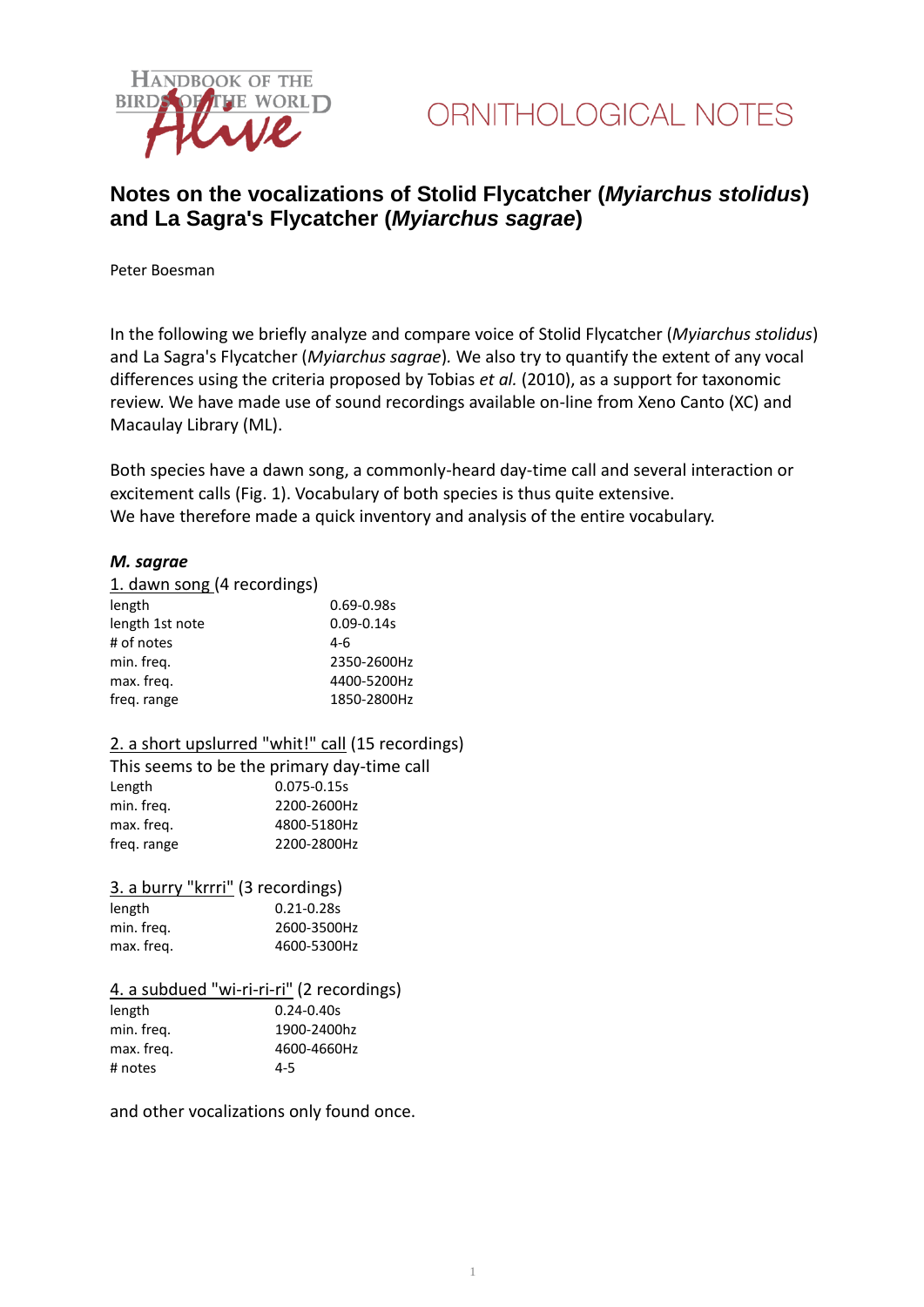

# ORNITHOLOGICAL NOTES

#### *M. stolidus*

| 1. dawn song (4 recordings) |                |
|-----------------------------|----------------|
| length                      | $0.99 - 1.16s$ |
| length 1st note             | $0.36 - 0.49s$ |
| # of notes                  | $3 - 5$        |
| min. freg.                  | 2170-2600Hz    |
| max. freq.                  | 5000-5500Hz    |
| freq. range                 | 2500-3300Hz    |
|                             |                |

### 2. a long overslurred whistled "weew" (6 recordings)

This seems to be the primary day-time call (possibly with the next one just a burry variant) Length 0.36-0.62s<br>min. freq. 2300-2800 2300-2800Hz max. freq. 3340-4450Hz freq. range 540-1900Hz

3. a long burry overslurred "wheerrr" (3 recordings) length 0.37-0.53s

4. a buzzy "krrr" (3 recordings)<br>length 0.25-0.29s  $0.25 - 0.29s$ similar to vocalization type 3 of *sagrae*, but base frequency much more pronounced

and other vocalizations only found once, such as a short "wi-di" and a harsh "chik!".



Figure 1: from top to bottom: dawn song of *M.sagrae lucaysiensis (left), M.s. sagrae (middle)* and *M.stolidus dominicensis (right),* commonest day-time call of *M. sagrae (left and middle)* and *M. stolidus (right)*